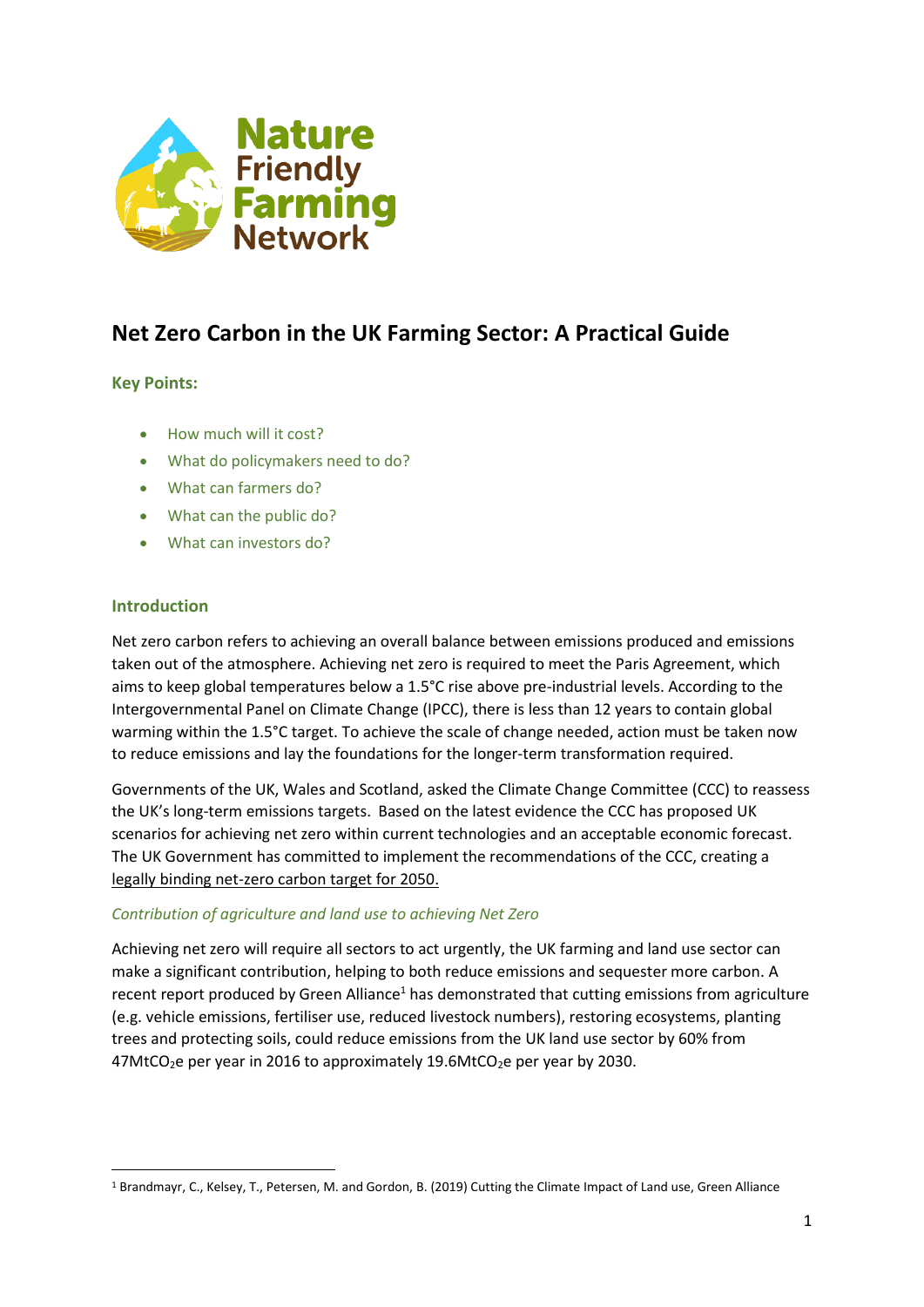The NFU has recently set out an ambition to achieve Net Zero from agriculture by 2040 (in England &  $Wales$ <sup>2</sup>.

# *Potential measures to achieve Net Zero from UK Agriculture and land use*

There are no easy fixes, achieving net zero carbon from agriculture and land use will require a range of mechanisms. Realising net zero will require change, it is not possible to just tweak around the edges. Trade-offs are inevitable; however, it is possible to plot a course to net zero carbon that also delivers thriving wildlife, a vibrant farming sector and good quality food.

# • **How Much Will It Cost?**

A recently published independent study has estimated that at least  $£3$  billion<sup>3</sup> a year is needed to support nature and carbon friendly farming in the UK. This is just under the current UK CAP budget which should be protected and reinvested to reward farmers that deliver public goods, such as recovering nature, protecting the climate, and ensuring clean water and air. Spending the money this way could make a significant contribution to meeting the environmental priorities of all four UK countries. Directing this funding to ensure quick wins should be a priority given the climate emergency.

# • **What Should Policymakers Do?**

**.** 

Farmers can lead the way, however, achieving a net zero agricultural sector will require a comprehensive policy and legislative frameworks in each of the four countries utilising a range of mechanisms, including:

- *Regulation* NFFN supports the use of effective regulatory standards to underpin carbon and wildlife friendly farming. Enforcement of and compliance with regulation is needed to drive up standards and protect investment in environmental delivery. Trade measures will also be required to ensure that imported produce meets equivalent standards.
- *Incentives* well funded environmental land management schemes are needed to reward the delivery of public goods including nature and carbon stewardship. Environmental productivity grants and low-cost loans could help to support shifts in agricultural practices towards nature and carbon friendly farming. This could be particularly important in the transition from CAP to post-Brexit policies.
- *Market instruments* the NFFN supports mechanisms such as carbon labelling to inform consumer choice and carbon markets to drive private investment.
- *Training, advice, and support* is needed to drive uptake of nature and carbon friendly measures. Country governments have an important role in ensuring access to good quality and trusted advice, training and guidance.
- *Funding:* At least £3 billion a year is required to support nature and carbon friendly farming across the four UK countries.

<sup>&</sup>lt;sup>2</sup> NFU (2019) 'Net zero' agricultur[e https://www.nfuonline.com/cross-sector/environment/climate-change/](https://www.nfuonline.com/cross-sector/environment/climate-change/)

<sup>3</sup> Rayment. M. (2019) Paying for Public Goods: How much will it cost and how might we pay? Final Report A report for the RSPB, the National Trust and The Wildlife Trusts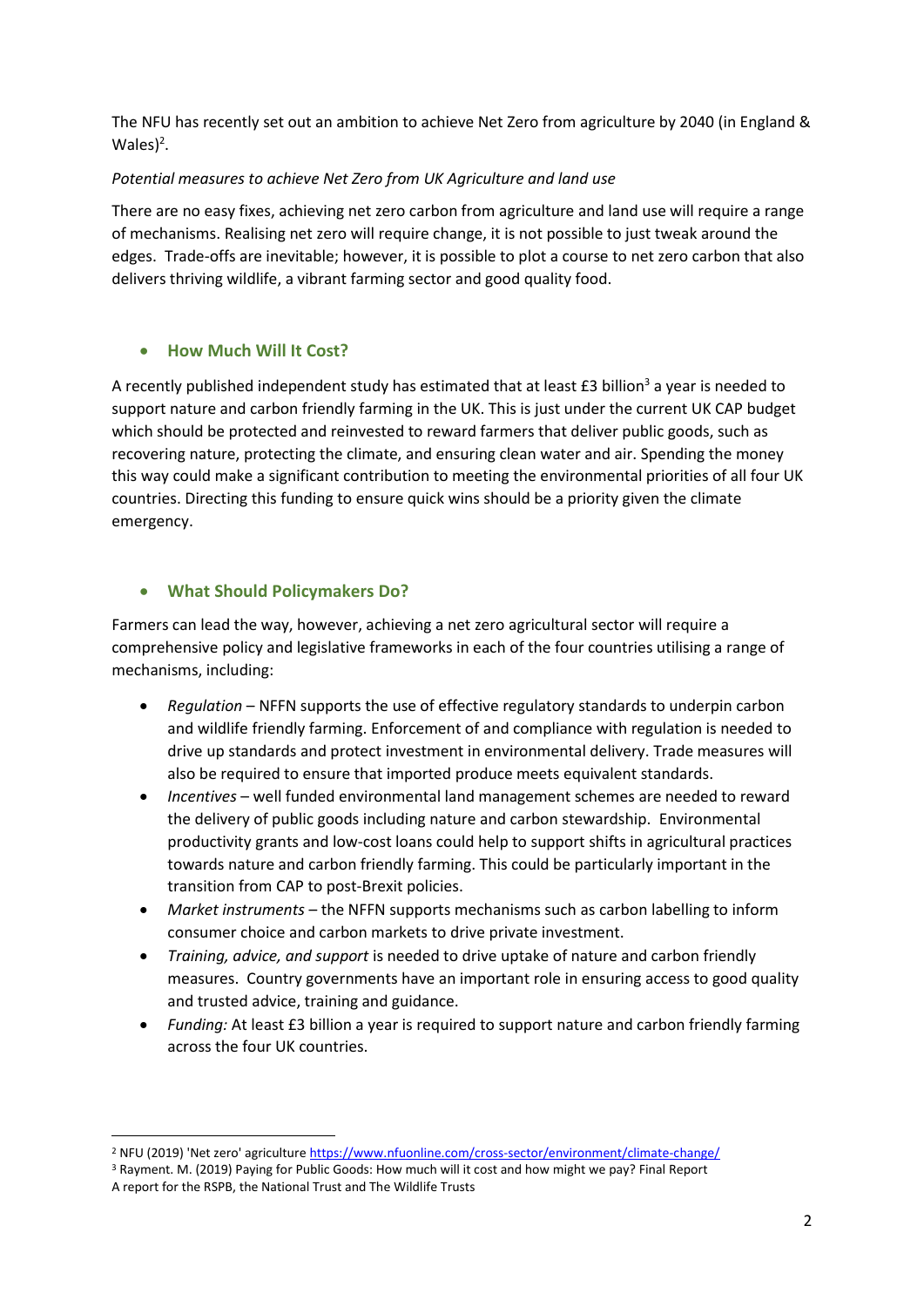# • **What Can Farmers Do?**

There are many changes farmers can make to contribute to delivering net zero carbon. Whilst some of these changes will be simple, many will require support including funding and advice. We have drawn up an evidence-based list of interventions farms, and indeed other land managers can do, if supported by incentives such as well-funded environmental land management schemes and environmental productivity grants in all four UK countries. The NFFN does not expect farmers to adopt all necessary actions immediately, funding and advice are required to support a careful transition.

## **Big positive changes:** *(longer-term or targeted changes)*

- Peatland restoration and management, including areas of farmed lowland peatland
- Planting native trees and woodland. NFFN advocates a policy of the right tree, right place and for the right land management reasons (e.g. ensure carbon and biodiversity benefits)
- Incorporate agroforestry on some of their land
- Conserve and manage existing trees and woodland
- Conserve and enhance grassland and heathland
- Conserve and enhance coastal habitats such as saltmarshes

## **Things all farmers can do:** *(shorter term changes and easier wins)*

- Undertake a farm carbon audit to understand the sinks and sources of emissions on their farm.
- Protect, enhance and create on farm wildlife habitats (e.g. meadows, trees, margins, ditches, ponds)
- Maintain and restore tall thick hedgerows
- Reduce energy and fuel use, e.g.
	- o Switch to renewable energy sources
	- o Where possible use energy efficient vehicles and machinery
	- o Reduce vehicle emissions through changes in agricultural practices such as reduced tillage.

#### **Actions for Livestock farms**

#### Positive steps

- Reduce stocking density particularly on intensively managed grassland
- Pasture feed livestock or use home grown feedstocks
- Go organic
- Introduce agroforestry
- Best practice manure and/or slurry management

#### Things to avoid:

- Use of artificial fertilisers
- Reliance on concentrates

#### **Actions for Arable**

#### Positive steps

• Introduce spring cropping or use of fallows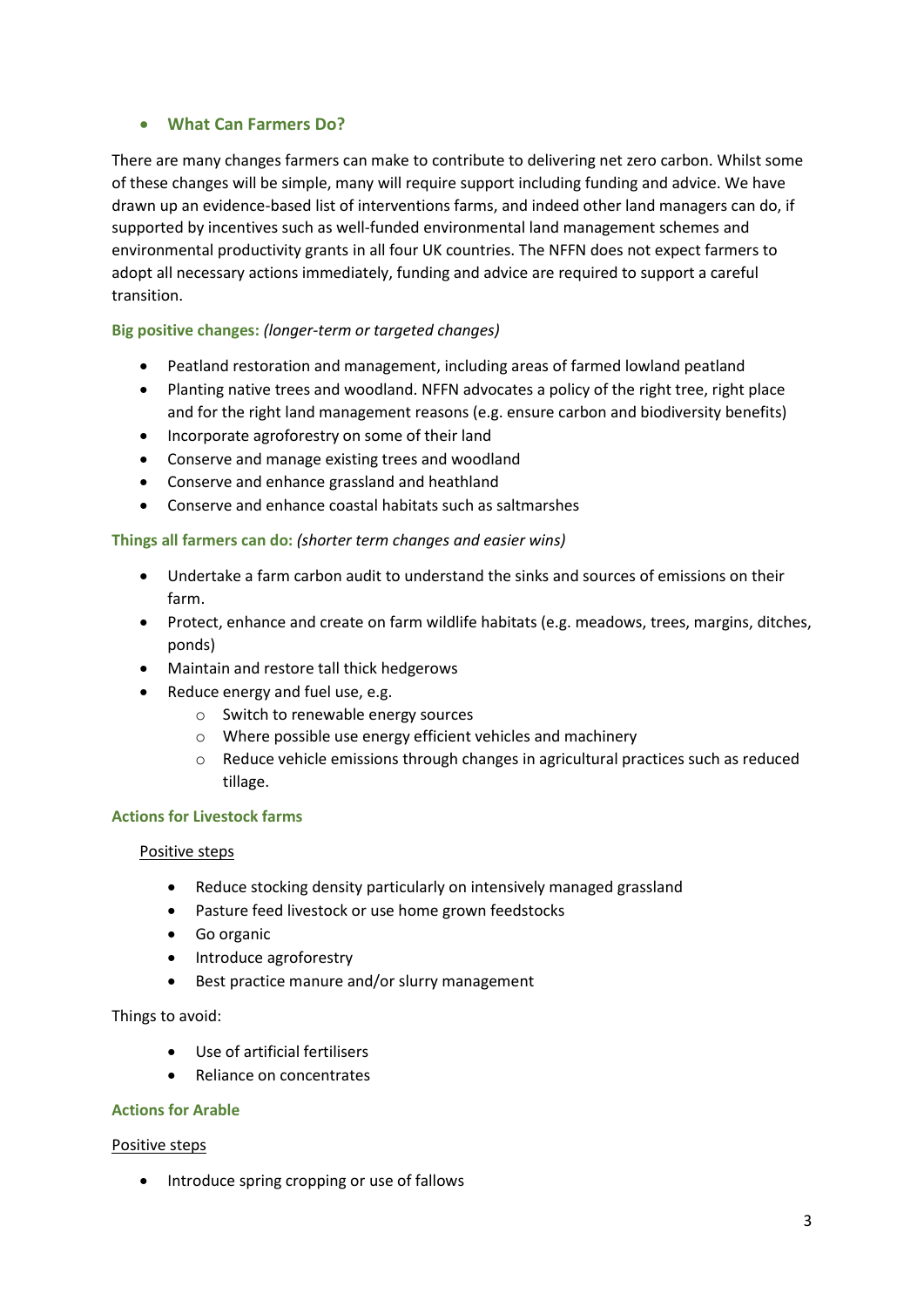- Reduce tillage (where appropriate)
- Use nitrogen fixing crops in the rotation
- Use cover crops
- Use improved crop varieties, nitrogen-efficient cultivars
- Introduce agroforestry
- Make most efficient use of mineral fertilisers

#### Things to avoid

• Bioenergy and anaerobic digestion

#### **Actions for Mixed**

#### Positive steps

- Go organic
- Introduce spring cropping
- Use nitrogen fixing crops in the rotation
- Reduce stocking density particularly on intensively managed grassland
- Pasture feed livestock or use home grown feedstocks
- Introduce agroforestry
- Use cover crops
- Use improved crop varieties, nitrogen-efficient cultivars
- Make most efficient use of mineral fertilisers
- Use manure and slurry as fertiliser appropriately and incorporate into soil.

#### Things to avoid:

- Use of artificial fertilisers
- Reliance on concentrates
- Bioenergy and anaerobic digestion

#### **Actions for Pig and poultry**

- Reduce use of imported feedstocks
- Appropriate stocking densities
- Reduce ammonia emissions through best practice manure management
- Practice sustainable soil management
- Introduce agroforestry

#### Things to avoid:

- Reliance on concentrates
- Bioenergy and anaerobic digestion

## **Actions for Horticulture**

- Practice sustainable soil management
- Use improved crop varieties, nitrogen-efficient cultivars
- Introduce agroforestry

#### Things to avoid: